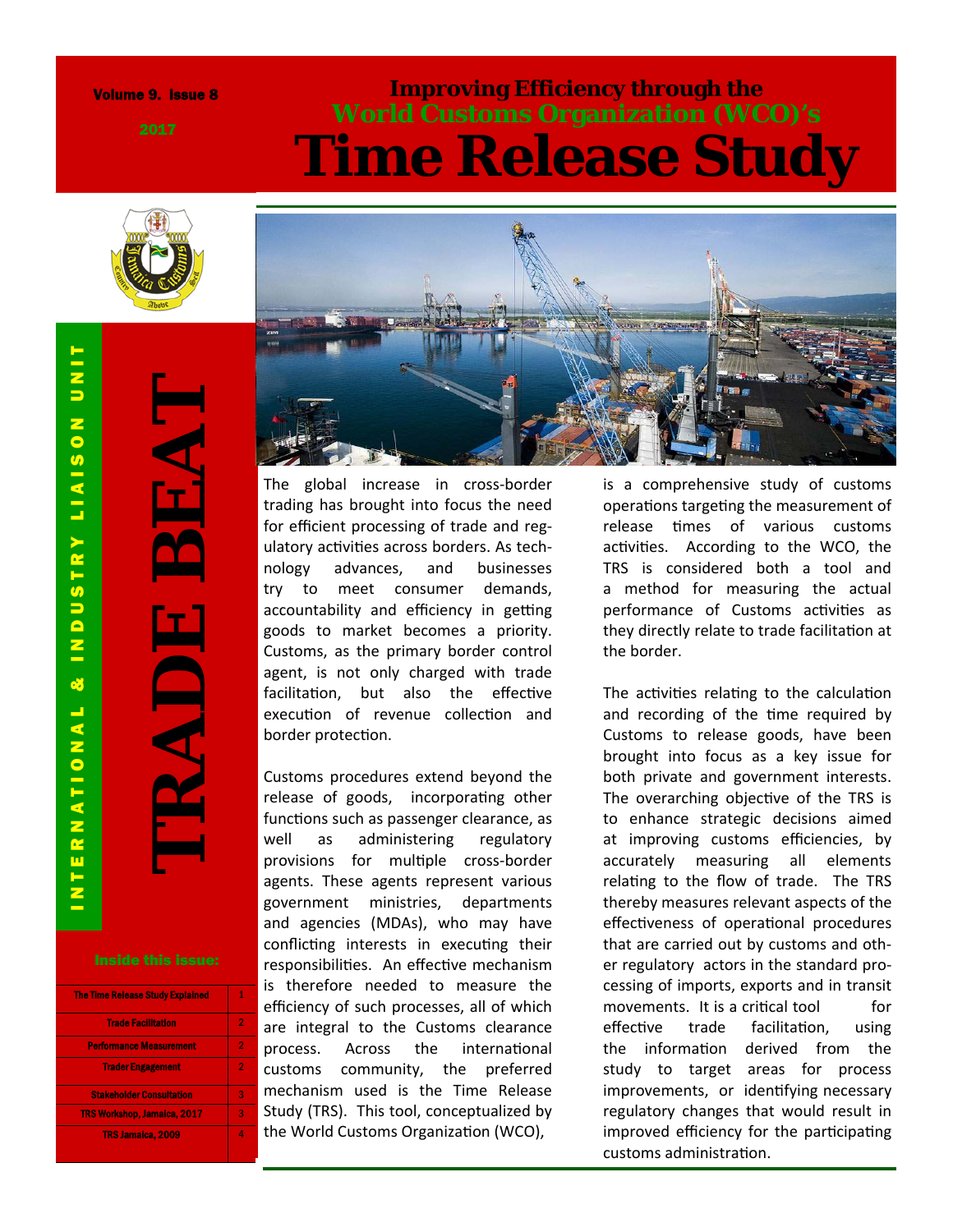

#### **Trade FacilitaƟon**

Trade facilitation relates to standardizing processes and lowering transaction costs through "expediting the movement, release and clearance of goods, including goods in transit." This definition is derived from the Doha Declaration coming out of the World Trade Organization (WTO), which negotiated the Trade Facilitation Agreement (TFA). The TFA entered

into force, February 22, 2017 and became binding on all Members of the WTO. The vast majority of TFA provisions are customs related, thrusting global administrations at the forefront of cultivating the most efficient measures to ensure compliance with the TFA. To realize the objectives of the TFA, Customs procedures should be harmonized and streamlined over internationally agreed protocols and guidelines applied by all members to create a universal effect of trade efficiency. The WCO in support of global harmonization, has promoted several of its international instruments and tools which aid in the trade facilitation objectives, such as the Revised Kyoto Convention (RKC), SAFE Framework, Single Window and Risk Management Compendiums, and the TRS.

#### **Performance Measurement**

The TRS is a performance measurement system, aimed at improving the specific process being measured, such as the measurement of clearance procedures. For this specific function, the time taken between the arrival of the goods and their release is measured. This seems simple enough to measure, but can be problematic if there is ambiguity in what constitutes arrival and what constitutes release, therefore an agreed



universal definition of date of arrival and date of release of goods may be established to ensure that all administrations are measuring the function within the same context. According to the WCO TRS guide, "the time required to release goods has increasingly become the measure by which the international trading community assesses the effectiveness of border clearance processes." In this process of internal review, each Customs administration is called upon to identify the various elements that are integral to the clearance process, and examine their correlation in the context of the particular border. This allows for the identification of problem areas and potential corrective actions that may be used to increase trade efficiency.



#### **Trader Engagement**

The TRS guide emphasizes the need to account for the trader's perspective, to ensure that all elements affecting the clearance process is properly identified. By pinpointing the concerns of traders regarding delays experienced in the clearance process, Customs is able to respond to trade requirements that facilitate operators. This deliberate approach allows traders to do better forecasting and improve on systems that require forward planning, such as, tight production schedules and just-in-time inventory systems. This methodology supports a trend in international trading, that requires increased engagement with the private sector in establishing solutions to ensure that improved trade facilitation occurs. The TRS also encourages the incorporation of automation and other sophisticated selectivity methods, in reviewing clearance procedures, which facilitates improved compliance and facilitation for low risk goods.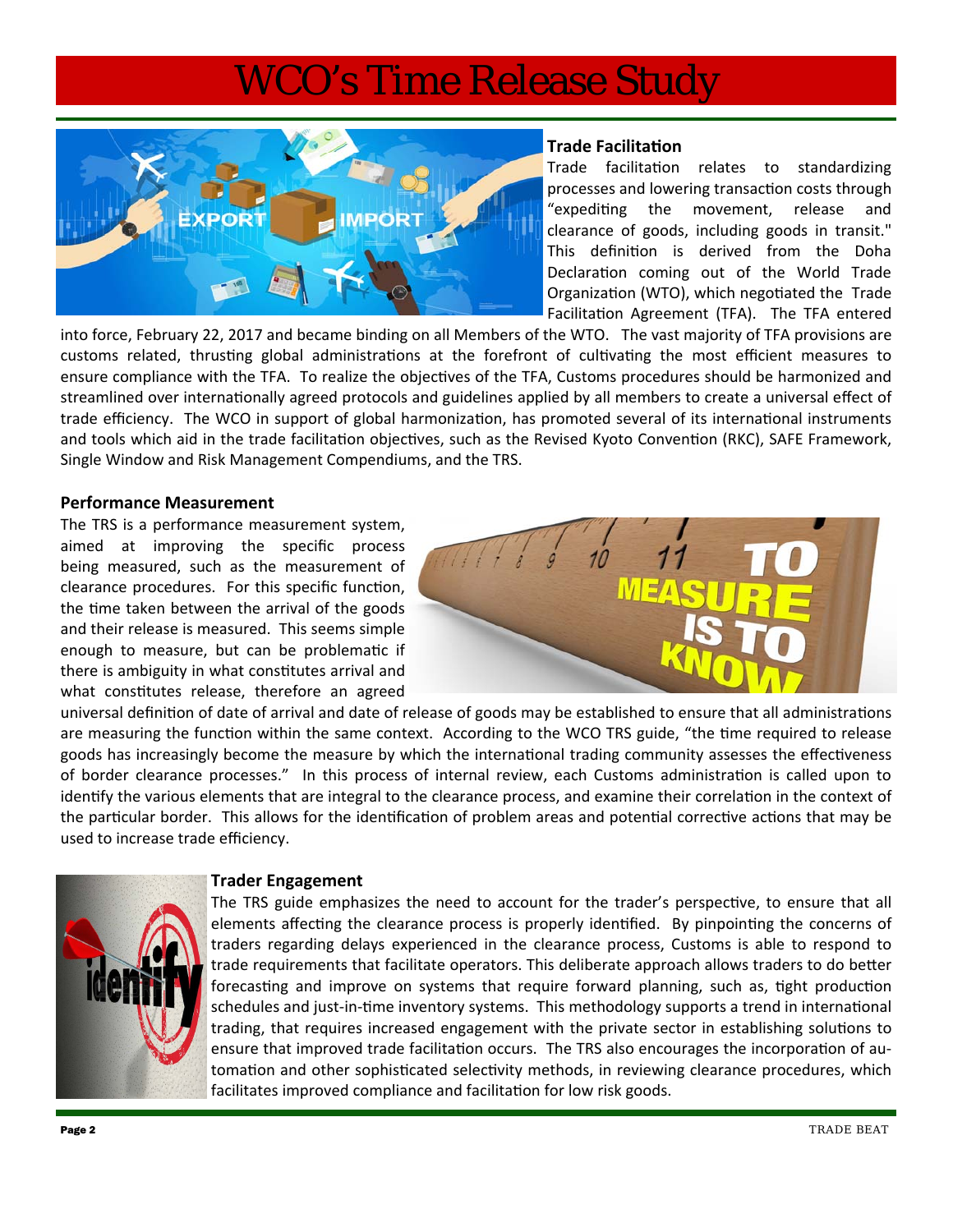#### **Stakeholder Consultation**

In order to ensure that the international movement of goods is conducted in the most efficient manner, all trade stakeholders involved, should be coordinated and accounted for in the TRS. Although Customs is the most visible border clearance agent, it is vital to have consultations with other national authorities such as the port, health, veterinary, agriculture and other relevant MDAs, to ensure that all trade processes are properly accounted for. Also vital to the study is engagement with the private sector, where collaboration and consultation



with trade stakeholders such as, brokers, forwarding and shipping agents, carriers, banks and other intermediaries should take place. Predictability is important to all trade entities, and measures to ensure efficient execution of responsibilities, should be endorsed by all stakeholders to facilitate faster clearance of goods. Delays in the release of goods are often attributed to the procedural and documentary requirements of Customs. As such, Customs should be well supported by the private sector and the MDAs, in leading the implementation of measures to improve the efficiency of the clearance process, as well as mechanisms for monitoring release times through a process of regular reviews.

### **TRS methods to address different trade policy objectives:**

- (a) identifying bottlenecks in the international supply chain and/or constraints affecting Customs release
- (b) assessing newly introduced and modified techniques, procedures, technologies and infrastructure, or administrative changes
- (c) establishing baseline trade facilitation performance measurement
- (d) identifying opportunities for trade facilitation improvements
- (e) estimating the country's approximate comparative position as a benchmark tool



#### **Time Release Study (2009), Jamaica**

As part of the strategic vision of the Government of Jamaica (GOJ) to improve efficiency and service delivery in the Public Sector, a TRS was undertaken in 2009 to provide meaningful insights into the JCD's operations and possible solutions to increase efficiency. The TRS was commissioned by the then Jamaica Customs Department (JCD), to measure its trade facilitation performance. The key objectives were to calculate the average time taken for the release of goods for import and export; determine where in the procedures problems exist and the nature of such problems; and develop corrective measures and recommendations. The scope of the study included cargo arriving by sea over the period June 24 - July 24, 2009, and was conducted over 3 main phases, namely design; data extraction and measurement; and analysis and reporting.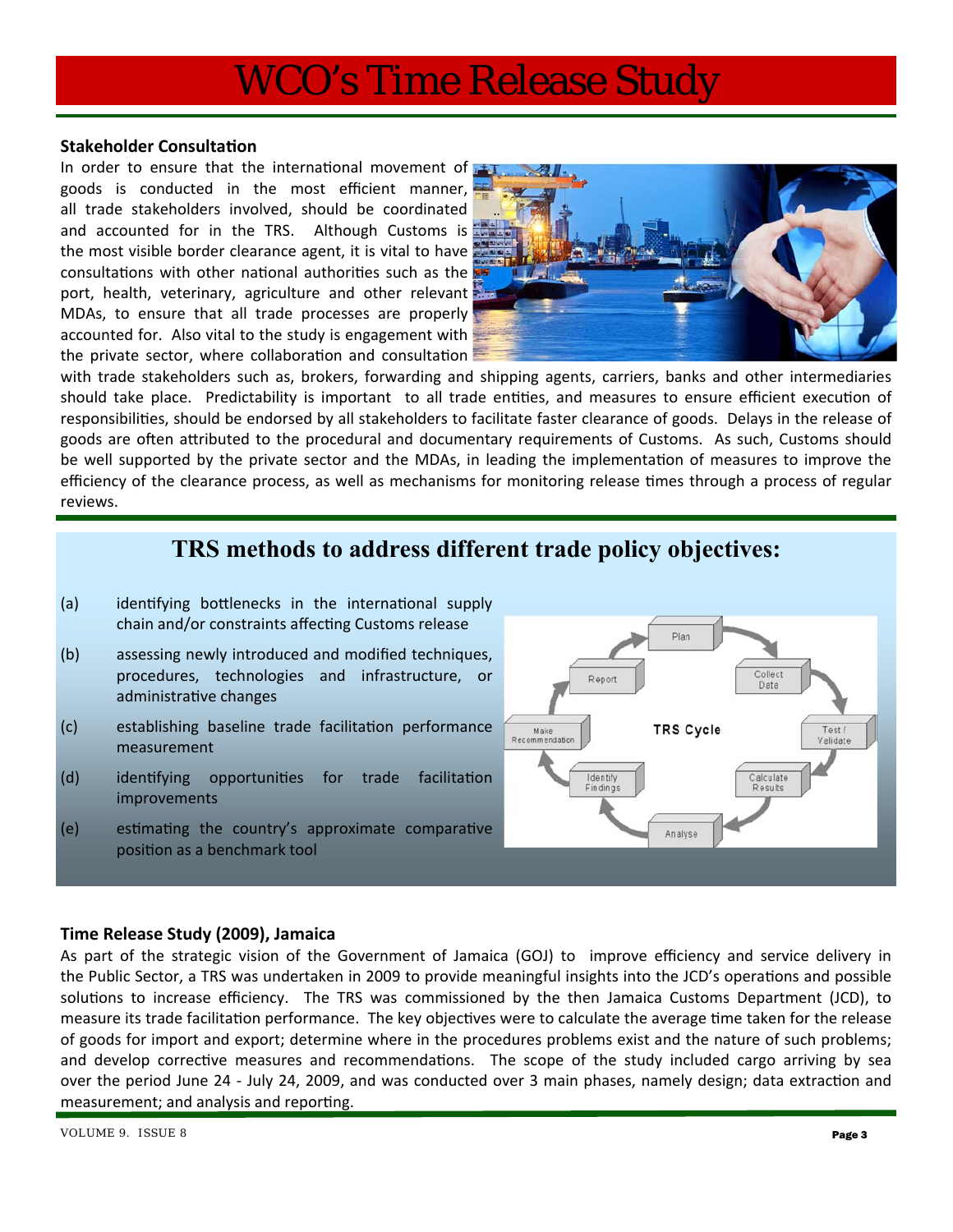**Time Release Study Workshop ‐ Jamaica** 

**The findings of the 2009 TRS Jamaica, were concluded in the context of the World Bank**  *"Trading Across Borders 2008",* **which included:** 

- The time taken for the release of imports did not compare favourably with international standards, taking an average of 8 days; while the time taken for exports were more favourably aligned, averaging 1 day to a maximum of 2 days.
- Payment was identified as the shortest process in goods clearance, with an average time of 10 minutes taken, while entry processing registered as the longest, taking an average of 1 day.
- It was noted that the entities and variables which contribute to and influence trade facilitation performance are numerous, inter-dependent and span several organisations.
- Whilst the goods clearance process is documented, it is not followed and is interpreted on an ad hoc basis e.g. manifesting and verification.



**Opening of the National TRS Workshop, Jamaica, December 4-7, 2017.** 

### importance of implementing the "Triple E" concept of EffecƟveness, Efficiency and Excellent Service among all stakeholders, to improve the trade profile of Jamaica. Presentations were made by Mr. Oluimo Da Silva and Mr. Eui-Taeg Kim, Technical Attachés to the WCO, which focused mainly on an overview of the trade facilitation instruments of the WCO, the TRS guidelines and WCO Member experiences in conducting the TRS. JCA presenters, namely Mrs. Selina Clarke‐Graham, Mr. James Glanville, Mr. Andre Williams and Mr. Earl A Stewart Jr. (Moderator), represented various units across the Agency including Customs Operations, Legal, Information Services and Executive Services, respectively. Presentations by JCA facilitators covered an overview of the TRS in Jamaica, the TRS software and the formulation of the TRS action plan. The workshop was attended by key employees of the JCA, representatives of Ministry of Health (MOH), Kingston Freeport Terminal Limited (KFTL), Kingston Wharves Limited (KWL), Trade Board Limited (TBL), Ministry of Industry, Commerce, Agriculture and Fisheries (MICAF), National Compliance and Regulatory Authority (NCRA), Port Handlers Limited (Montego Bay) and Bureau of Standards Jamaica (BSJ).



*"anxious to help find a way to improve on this time sensitive procedure……I learnt that this Time Release Study encompassed the release of cargoes throughout the entire Shipping Industry from arrival to final delivery to customers."* 

*"I was mainly captivated with the construction of the Process Flow Map that would be used to follow the movement of activities involved in getting the cargo to the customer. This map implicated every aspect of the industry and proved a delightful challenge to construct."* 



**Earl Stewart, Director Planning & Research, JCA, flanked by WCO Technical Attachés, Oluimo Da Silva and Eui-Taeg Kim** 

*"The TRS workshop was successfully delivered by the facilitators of the WCO and serves to aid in the capacity development of the JCA and other stakeholders.* 

*The greatest takeaway of the TRS workshop is that it brought clarity regarding WCO methodology in executing the study and a comprehensive understanding of the role of each stakeholder along the trade supply chain in ensuring efficiency.* 

*By examining our position in 2009 and discussing our modernization efforts and how we have grown with the implementation of our automated platform, I'm excited to conduct the actual TRS and track the progress*  we've made.

**Earl Stewart, Director Planning & Research, Executive Services, JCA.**